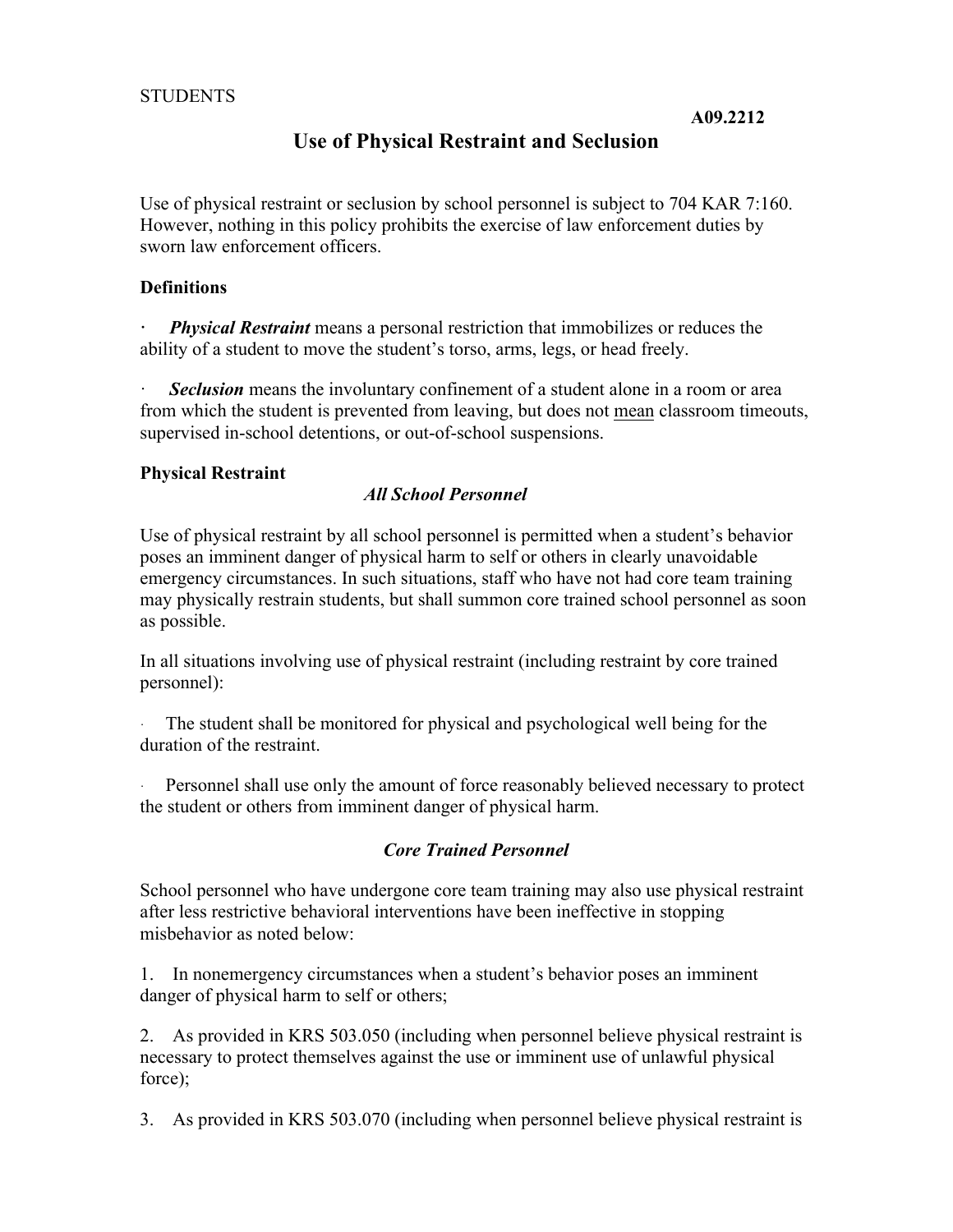necessary to protect a third person against the use or imminent use of unlawful physical force);

4. To prevent property damage as provided in KRS Chapter 503 (including when personnel believe physical restraint is immediately necessary to prevent intentional or wanton property destruction, theft, or a felony involving the use of force); and

5. As provided in KRS 503.110 (including when personnel believe physical restraint is necessary to maintain reasonable discipline in a school, class, or other group, and the force used is not designed to cause or known to create a substantial risk of causing death, serious physical injury, disfigurement, extreme pain, or extreme mental distress).

## STUDENTS

### **A09.2212 (Continued)**

# **Use of Physical Restraint and Seclusion**

#### **Seclusion**

Seclusion may be implemented only if: the student's behavior poses an imminent danger of physical harm to self or others; less restrictive interventions have been ineffective in stopping the imminent danger of physical harm; the student is monitored visually for the duration of the seclusion; and staff are appropriately trained to use seclusion.

#### **Parameters**

The Board has established this policy and related procedures addressing use of physical restraint and seclusion that are designed to promote the safety of all students, school personnel, and visitors. As required by 704 KAR 7:160, school personnel and parents shall be made aware of how to access this policy and related procedures. Methods of notification may include, but are not limited to, publication in the District's local code of acceptable behavior and discipline and District employee handbooks.

Employees may use, within the scope of their employment, such physical restraint as may be reasonable and necessary to protect themselves, students, or others from physical injury; to obtain possession of a weapon or other dangerous object under the control of a student; or to protect property from serious harm.

If the ARC (Admissions and Release Committee) or Section 504 Team anticipates that a student may need to be restrained on a frequent basis, the District shall consider whether special restraint training is needed for one (1) or more of the employees who regularly work with the student.

## **Training**

Training of personnel on use of physical restraint and seclusion shall be provided as required by704 KAR 7:160: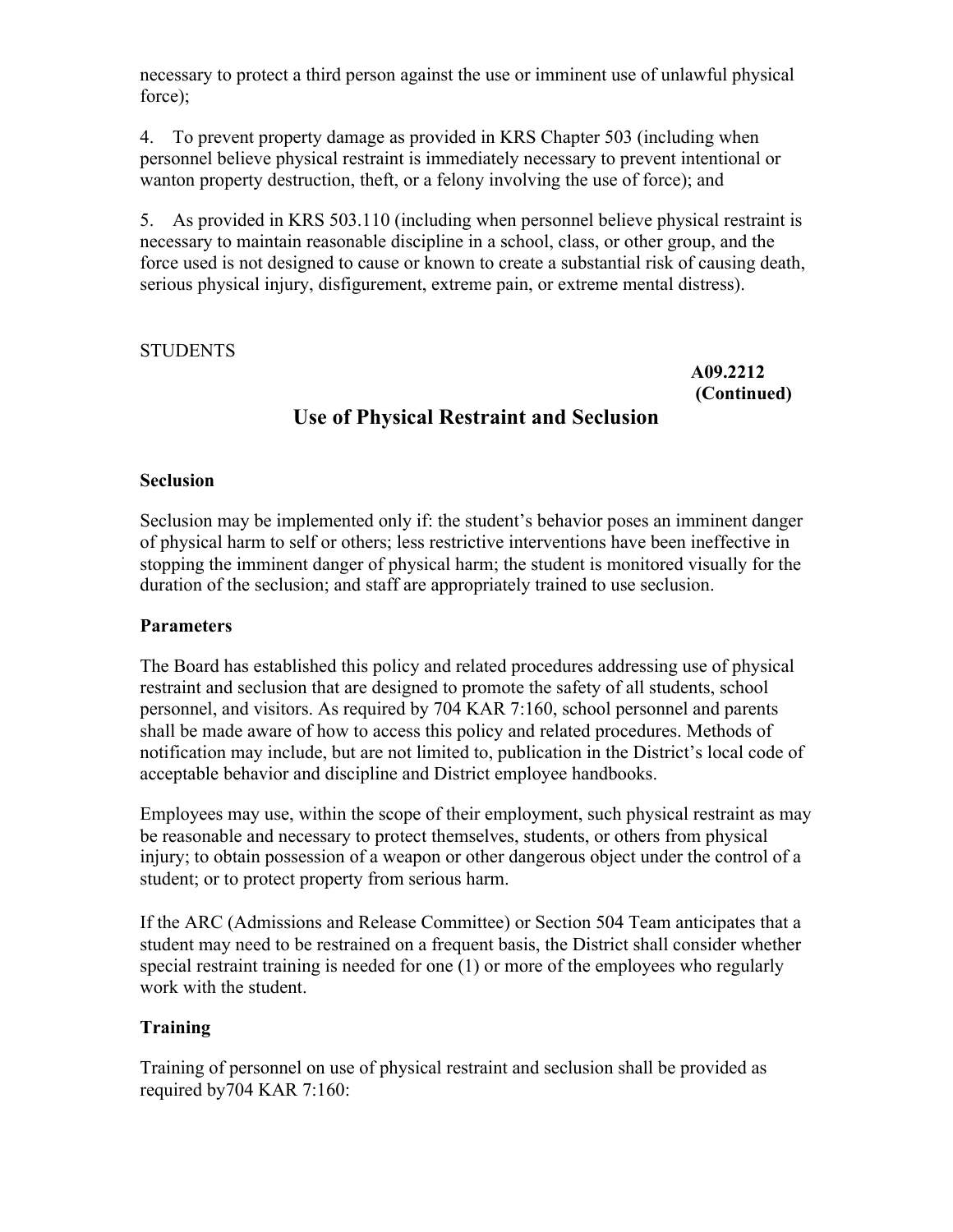All school personnel shall be trained annually to use an array of positive behavioral supports and interventions and as further required by 704 KAR 7:160.

A core team of selected school personnel designated to respond to dangerous behavior and to implement physical restraint of students shall receive additional yearly training in the areas required by 704 KAR 7:160. (Exception: Core team members who are school resource officers or other sworn law enforcement officers are not required to undergo this training.)

### **Required Procedures**

The Superintendent/designee shall develop procedures to be followed during and after each use of physical restraint or seclusion to include the following:

- 1. Documentation of the event in the student information system;
- 2. Notice to parents; and
- 3. A process for the parent or emancipated youth to request a debriefing session.

#### STUDENTS

#### **A09.2212 (Continued)**

# **Use of Physical Restraint and Seclusion**

## **Notification Requirements**

The Principal of the school shall be notified as soon as possible when seclusion or physical restraint is used, but no later than the end of the school day on which it occurs.

Following each incident of physical restraint or seclusion of a student and if the student is not an emancipated youth, the parent of the student shall be notified of the incident either verbally or through electronic communication as soon as possible within twenty-four (24) hours of the incident. If the parent cannot be reached during that time frame, a written communication shall be mailed via U. S. mail.

If death, substantial risk of death, extreme physical pain, protracted and obvious disfigurement or protracted loss or impairment of the function of a bodily member, organ, or mental faculty results from use of physical restraint or seclusion, the Superintendent/designee shall notify the Kentucky Department of Education and local law enforcement within twenty-four (24) hours.

#### **Debriefing Session**

If the parent or emancipated student requests a debriefing session following use or parental notification of the use of physical restraint or seclusion, individuals who are to participate shall be those specified by state regulation.